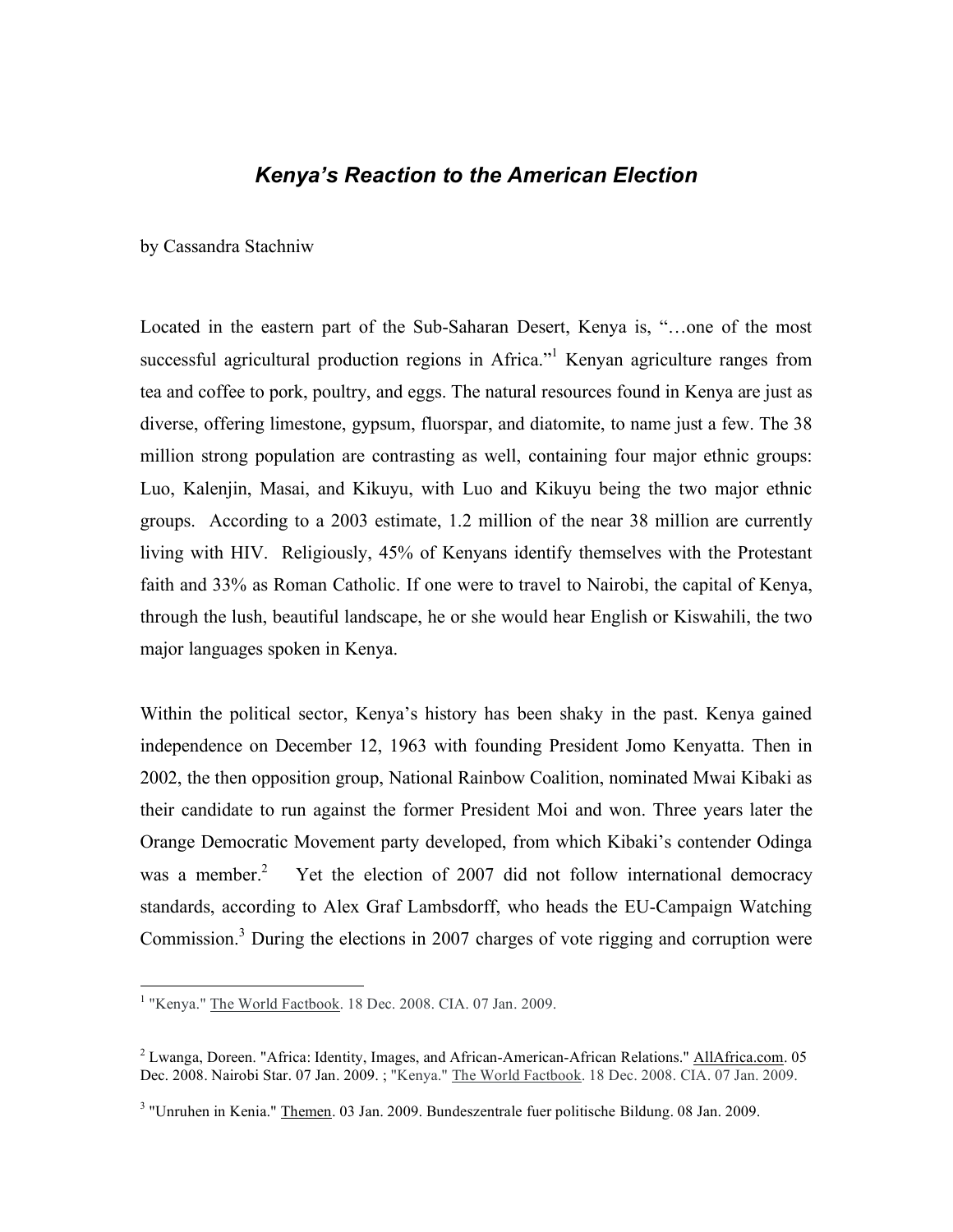brought against Kibaki's re-election, bringing about months of violence, and as a result killing as many as 1,500 people. However in late February of 2007, United Nations (UN) sponsored talks brought about a power-sharing accord between Kibaki and Odinga by restoring the position of Prime Minister to Odinga. In 2001 the International Monetary Fund (IMF) suspended loans to Kenya due to the failure to implement anti-corruption measures. The World Bank and IMF delayed monetary loans once again in 2006, because of the absence of governmental action against corruption itself.<sup>4</sup> Although Kenya might be one of the most developed sub-Saharan countries, it has been named one of the most corrupt too. On top of ongoing political corruption, there is persistent ethnic conflict as well. President Kibaki belongs to the Kikuyu ethnic group, whereas Prime Minister Odinga is part of the Luo group.<sup>5</sup> The differing ethnic tension is not exclusive to the political sector, it is also a problem at the grassroots level. Yet an American politician, whose father came from the rural village of Kogelo, Kenya, would help cast aside ethnic differences for a while by being elected as the first African-American President of the United States. His presence is a product of the African Diaspora to the Oval Office. However, the Kenyan-American relationship was already taking place long before Senator Barack Obama was elected in November.

In the past United States presidency former president George W. Bush committed over \$15 billion to the fight against HIV/AIDS and helped to provide 1.7 million Africans with anti-retroviral drugs. President Clinton started the African Growth and Opportunity Act (AGOA), which reduces and eliminates tariffs on African exports to the USA. Another governmental initiative, Millennium Challenge Account (MCA), provides aid to those countries who embrace economic and political reform. <sup>6</sup> American Ambassador Ranneberger pointed out in his December  $9<sup>th</sup>$  speech the important economic role the American Chamber of Commerce plays by advancing trade and investment between both

 $\overline{a}$ 

<sup>4</sup> "Kenya." The World Factbook. 18 Dec. 2008. CIA. 07 Jan. 2009.

<sup>&</sup>lt;sup>5</sup> "Unruhen in Kenia." <u>Themen</u>. 03 Jan. 2009. Bundeszentrale fuer politische Bildung. 08 Jan. 2009.  $6$  Leon, Tony. "Africa and Our Election." Cato.org. 19 Oct. 2008. Cato Institute. 08 Jan. 2009.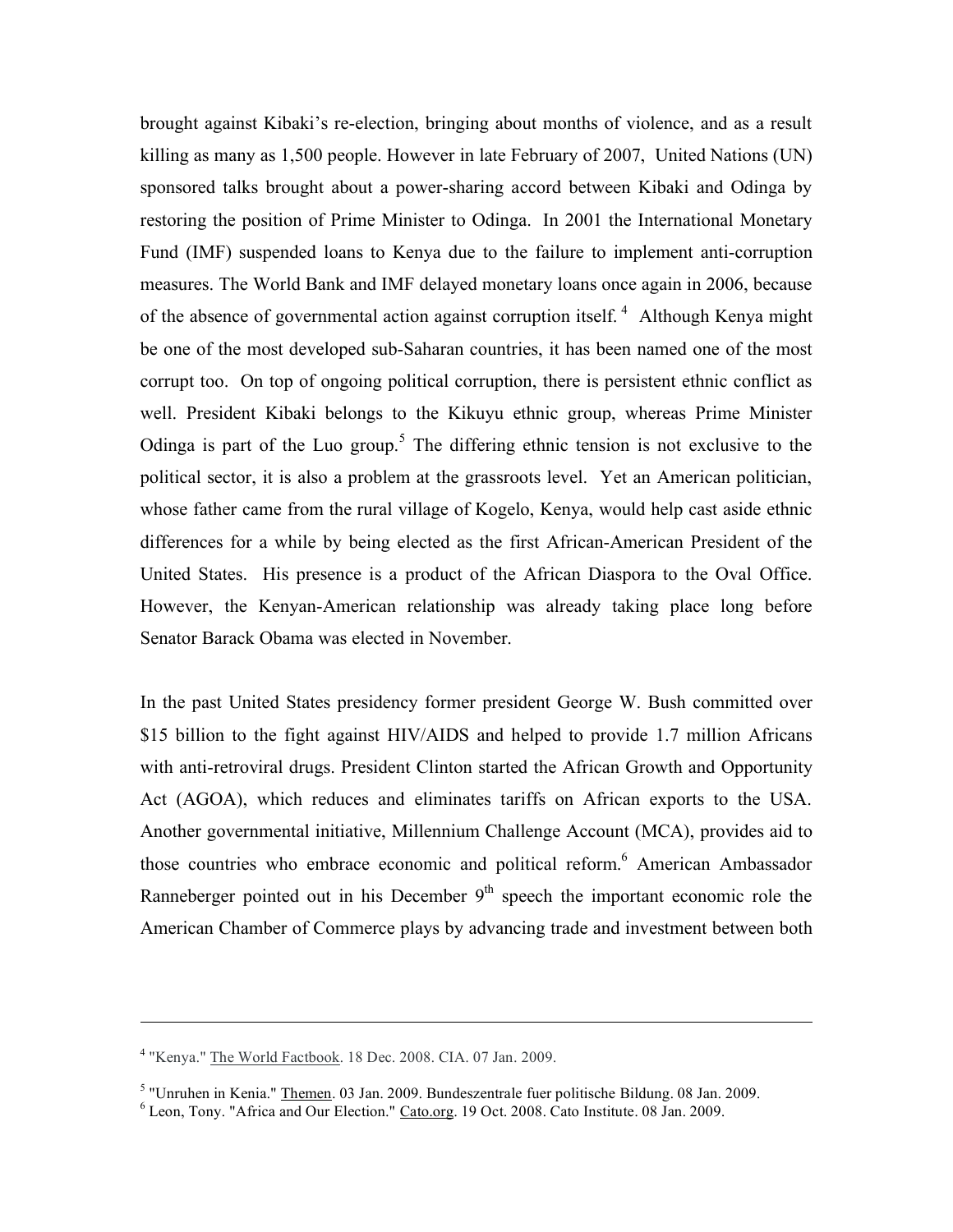countries.<sup>7</sup> The ambassador also reminded Kenya that America is willing to provide \$25 million more to help support the refugee programs and is able to talk to the United Nations High Commission on Refugees (UNHCR) and other non-governmental organisations (NGOs) in order to help in the construction of new camps.<sup>8</sup> America has been and is still willing to help Kenya with the support of economic and political reform within the country itself. Even before the turmoil brought upon by the 2007 elections, Senator Barack Obama visited Kenya in 2006, drawing a bigger crowd with each speech. Obama asked the Kenyans to stop blaming the events of the past on their discrepancies by accepting responsibility for their country. He challenged them to turn away from the detrimental tribal politics, reject the imbedded corruption throughout the land, by working towards a better future through reform. Long lasting change comes from the youth itself, one thing both Obama and the ambassador reminded the Kenyan people.<sup>9</sup> The Kenyan people left from Obama's speeches rejuvenated and hopeful, but the real euphoria would present itself in the first week in November.

The last presidential election in America was unarguably unlike any other preceding election. Barack Obama's campaign was groundbreaking in itself. The power of the people was demonstrated not only on a political elite level but even more so on the grassroots level. Obama's campaign used the empowering capabilities of the internet to the fullest extent, reaching across innumerable boundaries. Student groups and coalitions were formed, such as the African Diaspora for Obama Coalition, all created to help Obama get elected to the White House. Those in Africa who could not access the internet followed the election with bated breath in rural villages by use of radio and television. Whether Luo or Kikuyu, rich or poor, educated or not, Kenyans across the country were

 $7$  Ranneberger, Michael E. "Fundamental Reform and the Democratic Future of Kenya U.S. Ambassador Michael E. Ranneberger." 2008 Speeches. Nairobi, Kenya. Embassy of the United States. 09 Dec. 2008. U.S. Department of State. 08 Jan. 2009 <http://nairobi.usembassy.gov/speeches/sp\_20081209.html>.

<sup>&</sup>lt;sup>8</sup> "U.S. Ambassador Renews Commitment to Refugee Issue on Visit to Dadaab." Embassy of the United States. 19 Nov. 2008. Embassy of the United States. 09 Jan. 2009.

<sup>9</sup> Ranneberger, Michael E. "Fundamental Reform and the Democratic Future of Kenya U.S. Ambassador Michael E. Ranneberger."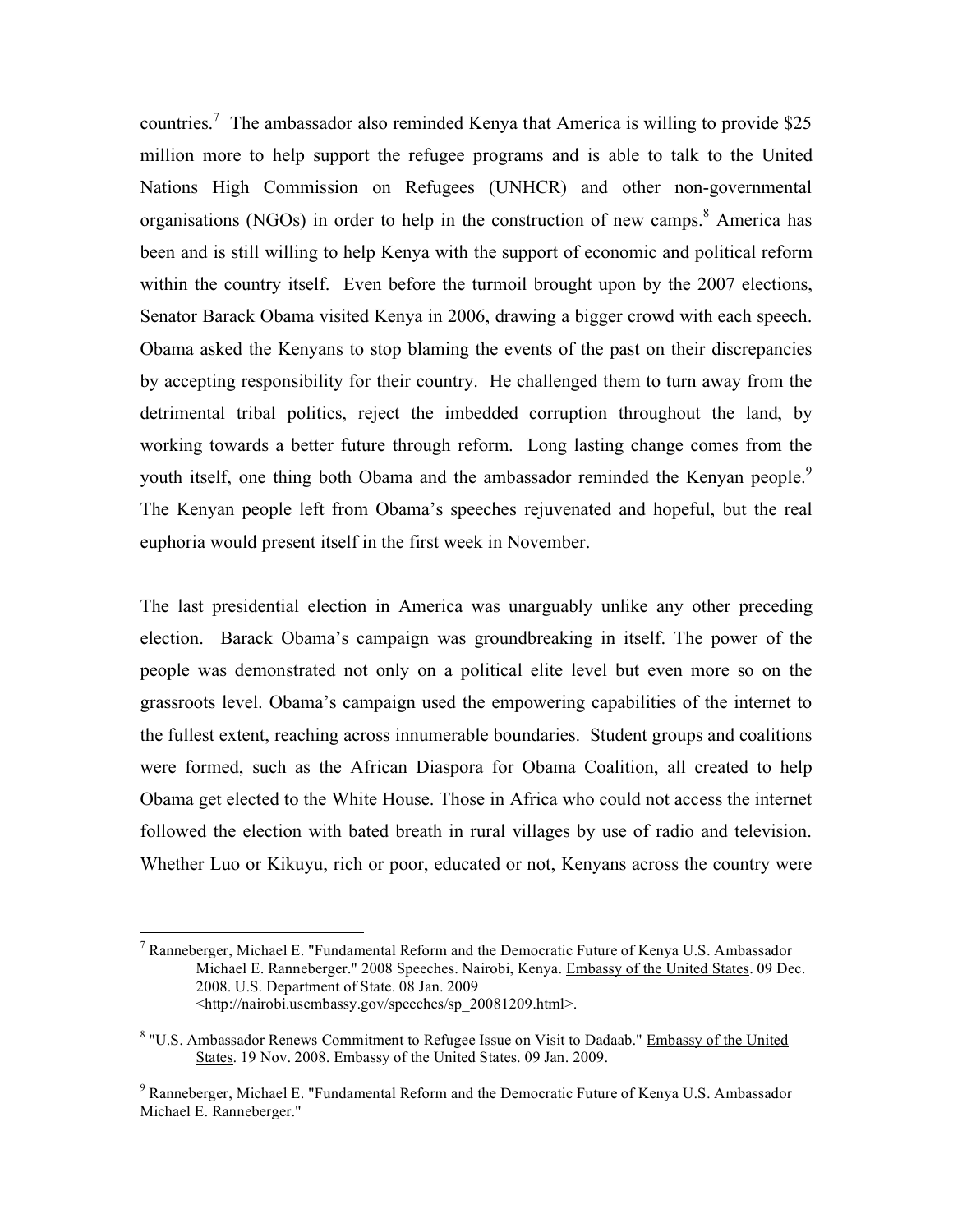anxiously following the American election involving the first African Diaspora candidate.

"The election highlighted the point that Americans draw their strength from its diversity. This is a key pillar of democracy that Americans and Kenyans share," pointed out Ambassador Ranneberger.<sup>10</sup> The past election was diverse to say the least, and around 1,500 people, religious leaders, governmental leaders, students, and residing American citizens gathered in the early hours of the morning at the ambassador's residence to follow the last hours of the election. Large tents with flat-screen TVs were set up, so that they were able to watch the electorate unfold, while also being able to web-chat with experts back in the United States. It was 7 o'clock in the morning when Kenyans received the news of Obama's victory. Singing and dancing, great celebrations naturally followed. After watching Obama's acceptance speech, Ambassador Ranneberger addressed the celebrators himself, saying that the Kenyan and American relationship will only deepen.<sup>11</sup> Celebration and euphoric joy spread throughout the land.

In Kogelo, the village where Obama's ancestors come from, rural celebrations burst out, including dancing in the street with Mama Sarah (Obama's grandmother) making preparations for a great feast. In Kisumu, a nearby city, there was a carnival like atmosphere, as people poured into the streets to celebrate. In January 2008 however, Kisumu was the location of riots, fights, and protests between the police and the public due to the Kenyan contested elections<sup>12</sup>. On November  $5<sup>th</sup>$  and  $6<sup>th</sup>$  though, that cold month didn't make any difference. President Mwai Kibaki himself reiterated the Kenyan reaction to Obama's victory by saying, "this is a momentous day not only in the history of the United States of America, but also for us in Kenya. The victory of Senator Obama is our own victory because of his roots here in Kenya. As a country, we are full of pride

 $10$  Ranneberger, Michael E. "Fundamental Reform and the Democratic Future of Kenya U.S. Ambassador Michael E. Ranneberger."

<sup>&</sup>lt;sup>11</sup> "Ambassador Ranneberger Hosts U.S. Election Celebrations." Embassy of the United States. 05 Nov. 2008. Embassy of the United States. 07 Jan. 2009.

<sup>&</sup>lt;sup>12</sup> "Kenya declares holiday for Obama." **BBC News. 05 Nov. 2008. BBC. 09 Jan. 2008.**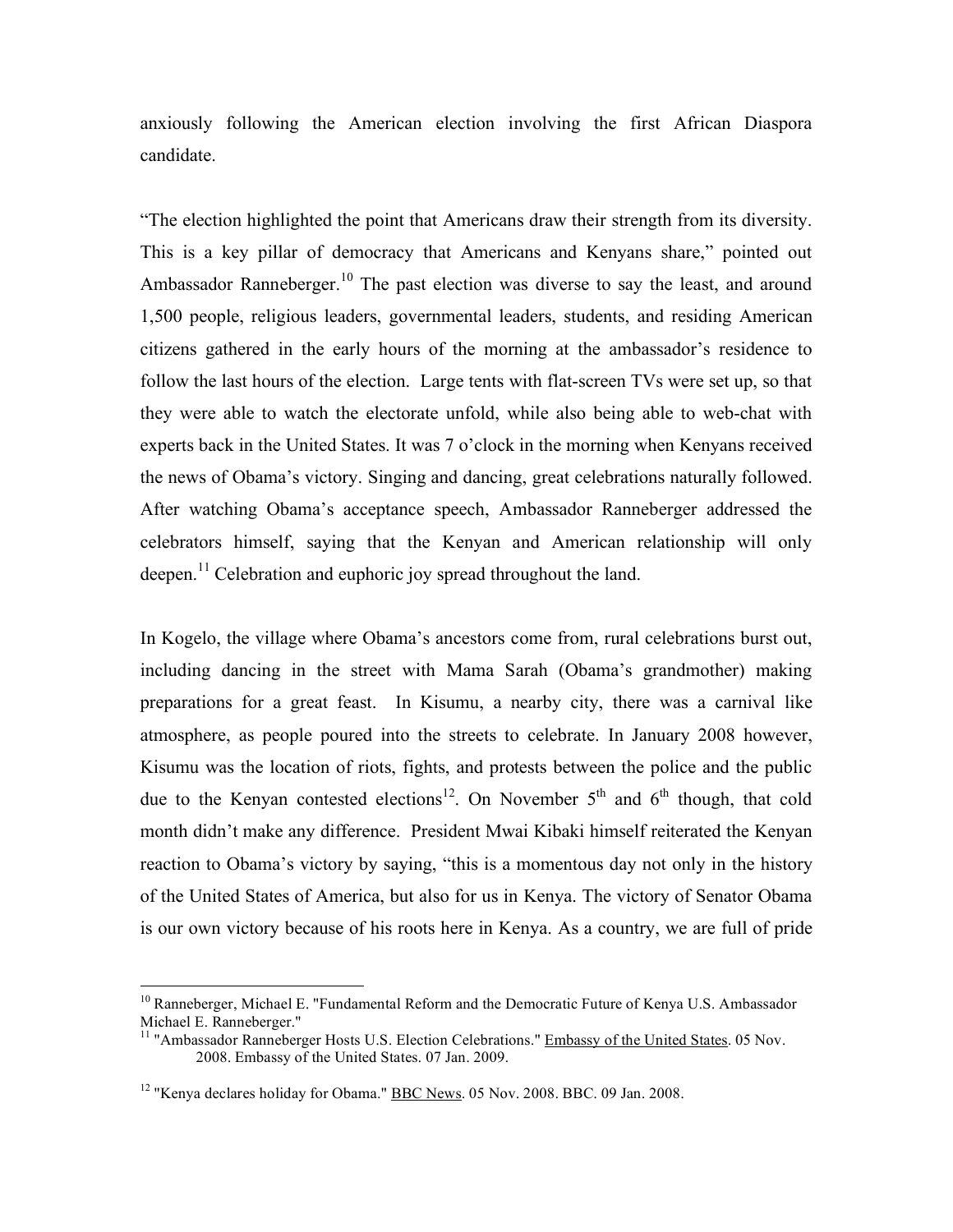for his success."<sup>13</sup> President Kibaki went on to name November  $6<sup>th</sup>$  as a national holiday. David McKenzie, a CNN blogger located in Kogelo, wrote, "In a land that has been wracked by ethnic tension, Kenyans see unity through his ancestry and possibilities in his success."<sup>14</sup> Kenyans from all different ethnic groups, economical and educational levels were brought together in jubilee as the son from Kogelo defeated the odds and was elected to be the future president. For the vast majority of Kenyans, Obama came to represent hope, change, and politics not ridden with corruption, but a better future. This anticipation and hope spread quickly throughout Kenya and across the world with memorabilia and songs as well.

In Makadem's "Obama Be Thy Name", the singer suggests that Obama has now fulfilled Martin Luther King Jr.'s hopes by intermixing his famous quote, "I have a dream, that one day this great nation…", throughout the song. Makadem even goes as far to parallel Obama to a religious type figure by rephrasing a part of the Lord's Prayer by singing, "Thy Change shall come, Thy will be done, as it is in the American Dream." Indeed it has been apparent that Obama does almost have a magical ambiance to him, many people placing him above his politician status. Countless other music videos can be found on the internet, celebrating Obama's victory and Kenyan roots.<sup>15</sup> Barack Obama broke down ethnic boundaries and injustices throughout Kenya, and the Kenyans have responded in many different ways.

Suddenly the world turned its face to Kenya, Kogelo, and Obama's relatives living there, bringing along positive and negative results. Journalists traveled to Kogelo, interested in understanding Obama's roots, asking for interviews with the now famous Mama Sarah, although she does not speak any English. There have been two local schools named after

<sup>&</sup>lt;sup>13</sup> Visabureau.com. "Kenyans wait for tourism boost after Obama's election victory." ETN:Global Travel Industry News. 12 Nov. 2008. ETurboNews. 07 Jan. 2009.

<sup>&</sup>lt;sup>14</sup> McKenzie, David. "Joy, hopes and dreams in Kogelo." Cnn.com International, In the Field. 05 Nov. 2008. CNN. 09 Jan. 2009.

<sup>&</sup>lt;sup>15</sup> Obama Be Thy Name. Perf. Makadem. YouTube: Broadcast Yourself. 27 Oct. 2008. 09 Jan. 2009 <http://www.youtube.com/watch?v=7PDehlPWsdQ>.

Obama Kenya Song. Online video. Mwambao.com, 2008. YouTube: Broadcast Yourself. 07 Nov. 2008. 09 Jan. 2009 <http://www.youtube.com/watch?v=qdn7qchqqcU>.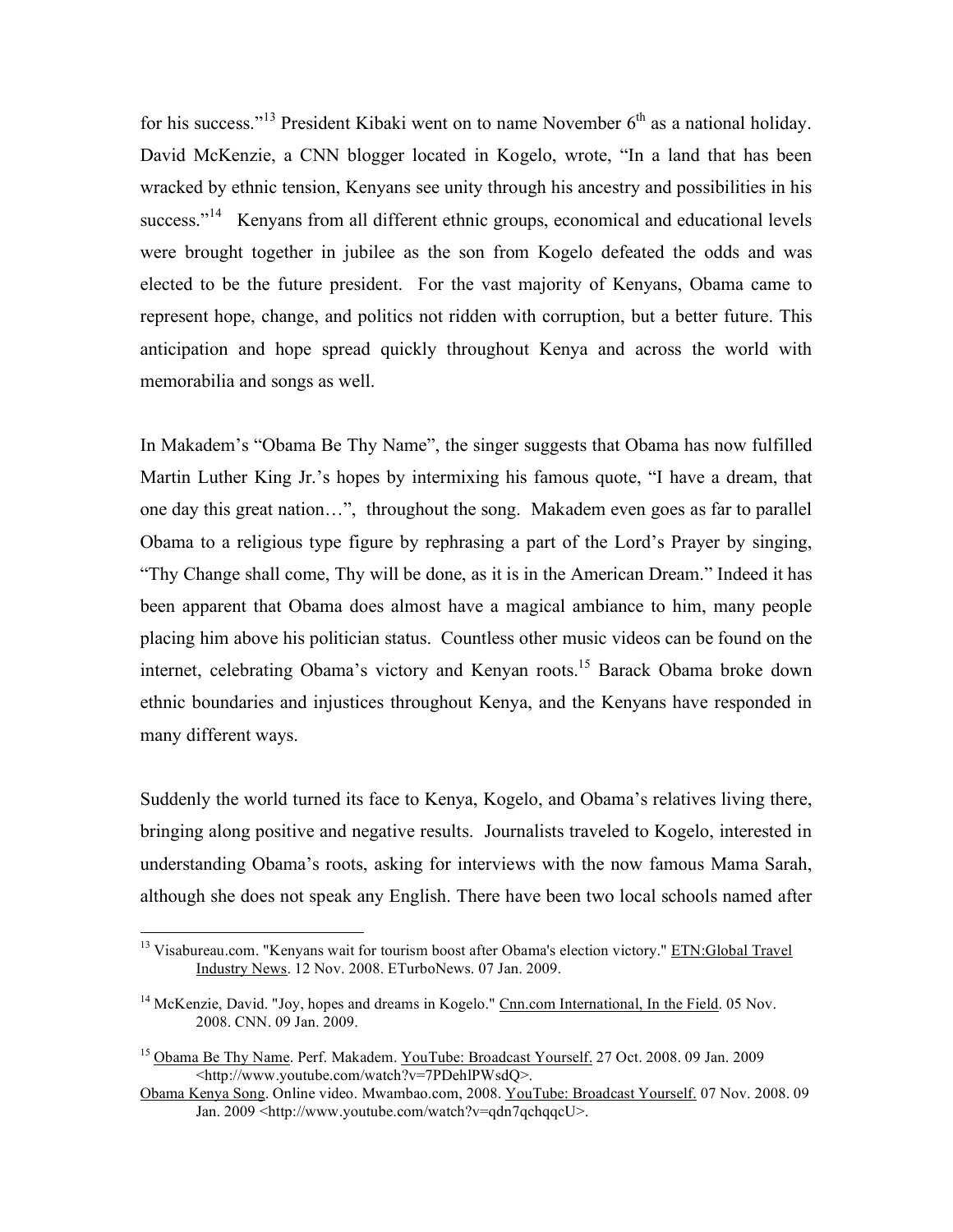Obama, partially to commemorate his ancestral roots, partially to raise awareness of the need for school funding.<sup>16</sup> Because of the international attention, the schools along with the roads of Kogelo have been improved as well. But not all of the international attention has drawn positive results. Due to the Obama mania, "long lost" relatives of Barack Obama seem to be trying to get famous by name association, one being politician Nicholas Rajula. While he claimed to be a distant cousin of Obama to help further his political campaign, the Obama campaign openly denied any relations to Mr. Rajula.<sup>17</sup> And for those who are truly related to President Obama, the Kenyan government is now asking those relatives to ask for the government's permission before talking to the media.<sup>18</sup> Additionally, President Kibaki proposed a law that would give the government the right to interfere with the broadcasting by means of television and radio.<sup>19</sup> Such issues will be left in the young Kenyans hands. The American Ambassador to Kenya recognizes that himself, "I know Kenyans have embraced President-elect Obama as a favorite son. This is particularly true of young Kenyans, who are inspired by the election of such a young, bright leader. While I cannot speak for the President-elect, I hope that the vast numbers of young Kenyans will be inspired to push the agenda for positive change here."<sup>20</sup> The high hopes of political reform and a better foreign policy with America are not the only forms of hope with the Kenyans. Tourism is the second largest source of revenue for Kenya.

After the violence in the first months of 2008, tourism in Kenya dropped by thirty percent in the third quarter. This drop hurt the Kenyan economy, but since the nomination of Obama as President, developments in Kenyan tourism should improve. In fact, Kenyans are expecting a ten to fifteen increase in American tourism. Like previously mentioned, renovations of roads leading to Kogelo have taken place, with the idea of establishing an

<sup>&</sup>lt;sup>16</sup> Kristof, Nicholas D. "Obama's Kenyan Roots." CNN.com\*Politics. 24 Feb. 2008. CNN. 09 Jan. 2009.<br><sup>17</sup> Connors, Will. "Kenyan Pins Election Hopes on a Big. U.S. Name." <u>Nytimes .com</u>. 28 Sept. 2007. The

New York Times. 09 Jan. 2008.

<sup>&</sup>lt;sup>18</sup> "Kenya: Govt Gags Obama Family." AllAfrica.com. 11 Dec. 2008. Nairobi Star. 07 Jan. 2009.<br><sup>19</sup> "Kenya: Kibaki Backs Down on Repressive Media Law." AllAfrica.com. 07 Jan. 2008. Nairobi Star. 08 Jan. 2009. <sup>20</sup> Ranneberger, Michael E. "Fundamental Reform and the Democratic Future of Kenya U.S. Ambassador

Michael E. Ranneberger."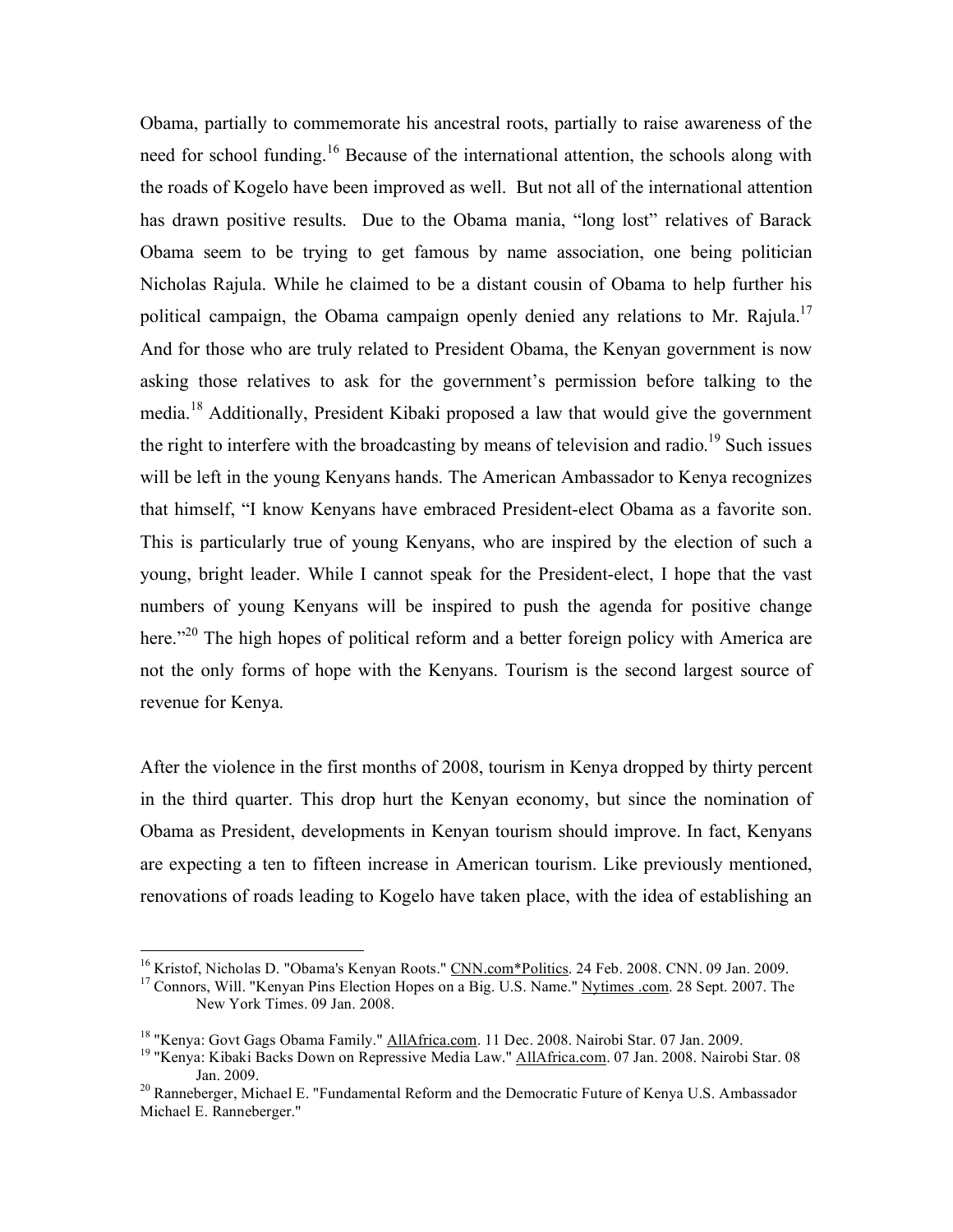Obama heritage trail for future tourists because, "…it is expected that Americans visiting Kenya would now include the small town in their holiday itinerary.<sup> $21$ </sup> Not only is the nomination of an African Diaspora good for the political and tourism future of Kenya, but cultural attributes are being developed as well.

The rich culture of Kenya will be presented in glamorous form at Barack Obama's inauguration, where the Boys Choir of Kenya will be performing. The choir was founded by Muyale, who is a music writer, composer, director, and conductor, in order to help prevent mischief amongst the Kenyan teens and help pay for education; yet the choir turned out to be much more than a preventive feature. Comprising of 26 young men, the choir will sing traditional Kenyan folk songs along with a few patriotic American songs such as "American the Beautiful".  $^{22}$  Cultural Diplomacy will take one of its best forms through traditional Kenyan music and dance as the American and world audience will experience Kenyan culture through the Boys Choir of Kenya.

Back in Kenya, during the months of January to March, the U.S. Embassy is creating a cultural diplomacy initiative by asking Kenyan artists to submit works of art, in song, poetry, visual arts, or dance form. The winners of the "Unity through Diversity: A Kenyan Perspective" art contest will have their pieces of art displayed at either the Ambassador's residence or at the Embassy itself.<sup>23</sup> By doing this art contest, the U.S. Embassy is building cultural bridges with the Kenyan people themselves, by embracing the diversity and unity of the Kenyan people.

President-elect Barack Obama, a product of the African Diaspora, broke down ethnic differences within the nation, giving hope for a better future to Kenyans alike. The challenge to the  $44<sup>th</sup>$  president elect will now be fulfilling the high expectations placed upon him from both Americans and Kenyans. Tony Leon reiterates in his essay, "African

<sup>&</sup>lt;sup>21</sup> Visabureau.com. "Kenyans wait for tourism boost after Obama's election victory." ETN:Global Travel Industry News. 12 Nov. 2008. ETurboNews. 07 Jan. 2009.

<sup>&</sup>lt;sup>22</sup> Niagi, Anthony. "Music to the ears as Kenyans plan for Obama's fete." Sunday Nation. 23 Dec. 2008. Daily Nation. 08 Jan. 2008.<br><sup>23</sup> "2009 "Unity through Diversity: A Kenyan Perspective" Art Contest." **Embassy of the United States**.

Embassy of the United States. 09 Jan. 2009.